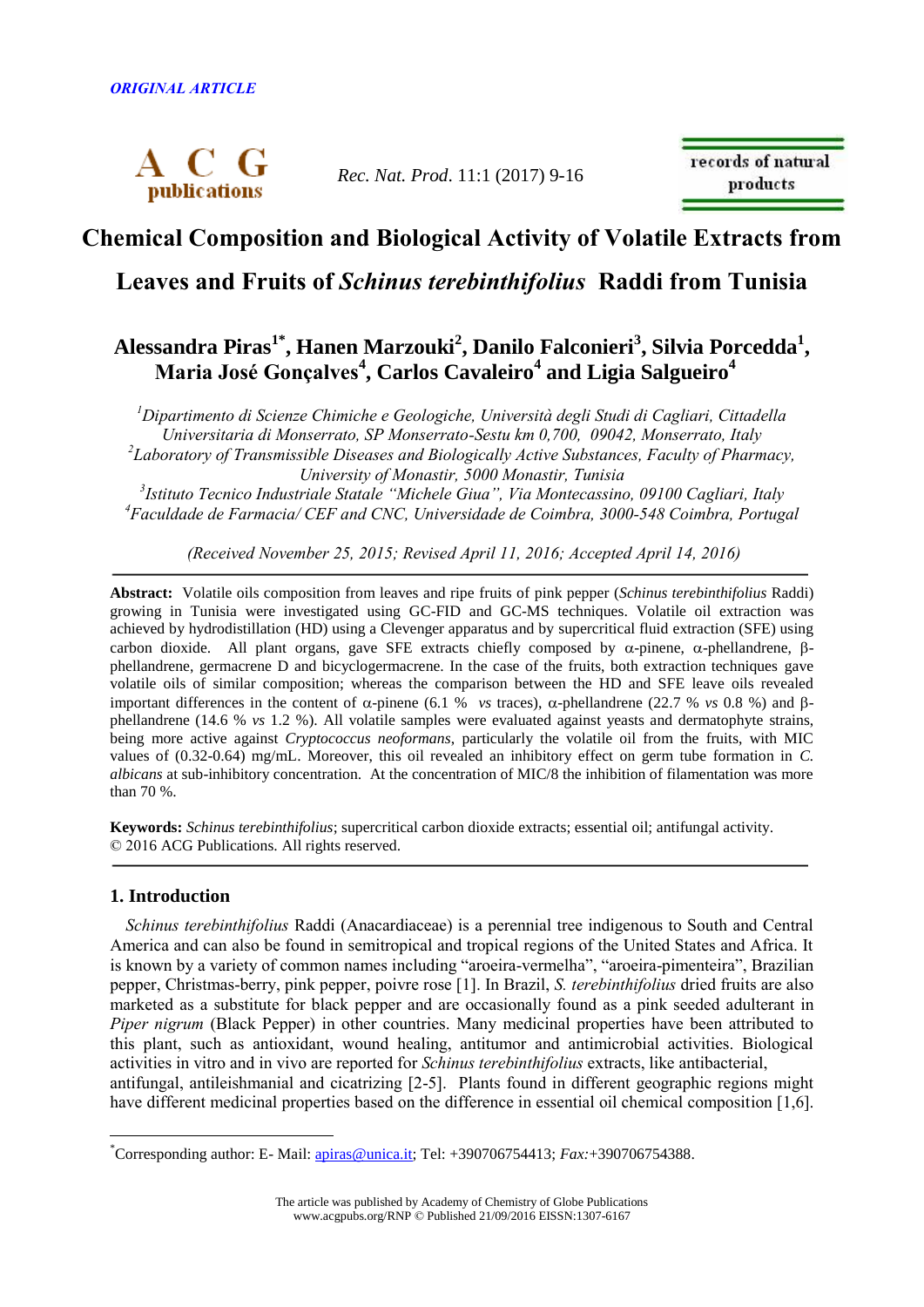Although several studies have determined the biological activities of this plant, all of them have been conducted on South American vegetable matter, where it is native, and a few has been conducted on samples from African continent. Bendaoud et al., reported the composition, the antioxidant and the anticancer activities of the volatile oils of the fruits collected in southern of Tunisia [7]. The major constituents identified were:  $\alpha$ -phellandrene (34.4 %),  $\gamma$ -cadinene (18.0 %),  $\beta$ -phellandrene (10.6 %), *p*-cymene (7.3 %),  $\alpha$ -pinene (6.5 %) and  $\alpha$ -terpineol (5.6 %). The essential oil was extracted from fresh leaves, collected in Zimbabwe and its antibacterial, anti-fungal as well as antioxidant activities were determined by Gundidza et al. [8]. The most abundant component found in this study were sabinene (40.7 %),  $\alpha$ -pinene (30.3 %),  $\alpha$ -phellandrene (9.9 %),  $\beta$ -pinene (7.9 %) and myrcene (6.6  $\frac{0}{0}$ .

The objective of the present study was to investigate the chemical composition of the volatile oils extracted from leaves and ripe fruits of *S. terebinthifolius* collected in Tunisia and evaluate their inhibitory effect on the growth of yeasts and filamentous fungi.

### **2. Materials and Methods**

#### *2.1. Plant Materials*

Leaves and fruits of *Schinus terebinthifolius* were collected in November 2013 from Zaghoun (North of Tunisia) and authenticated according to the flora of Tunisia by the botanist Dr. Fethia Harzallah-Skhiri (Institut Supérieur de Biotechnologie, Monastir, Tunisia). Voucher specimens were deposited at the Institut Supérieur de Biotechnologie, Monastir, Tunisia. Before utilization, the vegetable matter was ground with a Malavasi mill (Bologna, Italy) taking care to avoid overheating, to obtain particles size in the range  $(250 \div 425)$  µm.

### *2.2. Hydrodistillation*

Hydrodistillation (HD) was performed for 3 h in a circulatory Clevenger-type apparatus according to the procedure described in the European Pharmacopoeia [9].

#### *2.3. SFE extraction*

Supercritical  $CO<sub>2</sub>$  (SFE) extractions were performed in a laboratory apparatus, equipped with a 320 cm<sup>3</sup> extraction vessel and two separator vessels of 300 and 200 cm<sup>3</sup> respectively connected in series. Extraction was carried out in a semi batch mode: batch charging of vegetable matter and continuous flow solvent. The *Schinus terebinthifolius* extracts were obtained working at 90 bar and 40 °C (CO<sub>2</sub> density,  $\rho_{CO2} = 0.287$  g cm<sup>-3</sup>) in the extraction vessel, at 90 bar and -10 °C in the first separator and at 20 bar and 15°C in the second one*.* 

## *2.4. GC and GC/MS analysis*

Qualitative analysis was carried out by means of gas chromatography-mass spectrometry (GC/MS) and the quantitative composition was accomplished by gas chromatography (GC/FID). GC-MS analyses were carried out in a gas chromatograph (Agilent, Model 6890N, Palo Alto, CA) equipped with a split-splitless injector, an autosampler Agilent model 7683 and two different Agilent fused silica capillary columns (30 m  $\times$  0.25 mm i.d., film thickness 0.25 µm) of different polarities (HP-5, 5 % phenyl-methylpolysiloxane; DB-WAXetr, polyethylene glycol). GC conditions used were: programmed heating from (60 to 250) °C at 3 °C/min followed by 20 min under isothermal conditions. The injector was maintained at 250 °C. Helium was the carrier gas at 1.0 mL/min; the sample (1  $\mu$ L) was injected in the split mode (1:10). The GC was fitted with a quadrupole mass spectrometer, MS, Agilent model 5973 detector. MS conditions were as follows: ionization energy 70 eV, electronic impact ion source temperature 200 °C, quadrupole temperature 150 °C, scan rate 3.2 scan/sec, mass range  $(30\div 480)$  u. Software adopted to handle mass spectra and chromatograms was ChemStation. Samples were run in chloroform with a dilution ratio of 1:100. The volatile compounds were identified by both their retention indices and their mass spectra. Retention indices, calculated by linear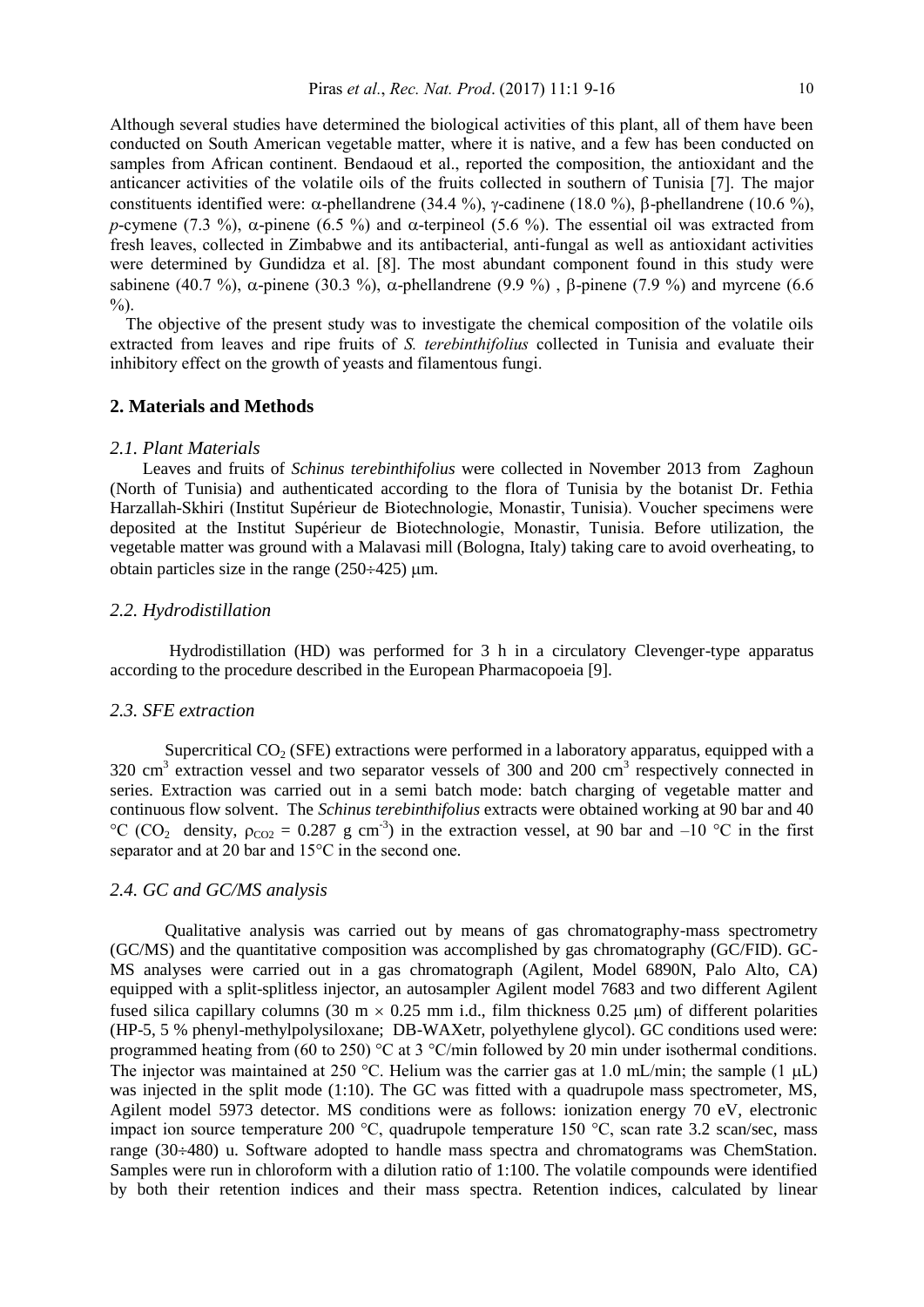interpolation relative to retention times of a series of *n*-alkanes, were compared with those of authenticated samples from our database [10]. Mass spectra were compared with reference spectra from a home-made library or from literature data [11,12]. Analytical GC/FID was carried out in a gas chromatograph (Agilent, Model 7890A, Palo Alto, CA), equipped with a flame ionization detector (FID), an autosampler (Agilent, Model 7683B), Agilent HP5 fused silica column (5 % phenylmethylpolysiloxane), 30 m  $\times$  0.25 mm i.d., film thickness 0.25 µm, and a Agilent ChemStation software system. Oven temperature was settled at 60 °C, raising at 3 °C/min to 250 °C and then held 20 min at 250 ºC; injector temperature: 250 ºC; carrier gas: helium at 1.0 mL/min; splitting ratio 1:10; detectors temperature: 300 ºC. Percentage of individual components was calculated based on GC/FID peak areas without FID response factor correction. Three replicates were performed for each sample. The average of these three values and the standard deviation were determined for each compound identified.

#### *2.5. Antifungal activity*

#### *2.5.1 Fungal strains*

The antifungal activity of the essential oils from fruits and leaves  $(HD<sub>F</sub>$  and  $HD<sub>L</sub>)$  and the SFE extract from the fruits  $(SFE<sub>F</sub>)$  was evaluated against yeasts and filamentous fungi: one clinical *Candida* strain isolated from recurrent cases of vulvovaginal (*C. krusei* H9, *C. guilliermondii* MAT23); three *Candida* type strains from the American Type Culture Collection (*C. albicans* ATCC 10231, *C. tropicalis* ATCC 13803 and *C. parapsilopsis* ATCC 90018); one *Cryptococcus neoformans* type strain from the Colección Espanõla de Cultivos Tipo (*C. neoformans* CECT 1078); three dermatophyte clinical strains isolated from nails and skin (*Epidermophyton floccosum* FF9, *Trichophyton mentagrophytes* FF7 and *Microsporum canis* FF1), and four dermatophyte type strains from the Colección Espanõla de Cultivos Tipo (*T. mentagrophytes* var. *interdigitale* CECT 2958, *T. rubrum* CECT 2794, *T. verrucosum* CECT 2992, and *M. gypseum* CECT 2908). All strains were stored in Sabouraud dextrose broth with 20 % glycerol at -80 ºC and subcultured in Sabouraud dextrose agar (SDA) or Potato dextrose agar (PDA) before each test, to ensure optimal growth conditions and purity.

### *2.5.2. Antifungal activity*

A macrodilution broth method was used to determine the minimal inhibitory concentrations of the oil (MICs) according to the Clinical and Laboratory Standards Institute (CLSI) reference protocols M27-A3 (CLSI 2008), M27-S3 (CLSI, 2008) and M38-A2 (CLSI 2008) for yeasts and filamentous fungi, respectively [13-15]. Briefly, inoculum suspensions were prepared at appropriate densities in RPMI 1640 broth (with L-glutamine, without bicarbonate, and the pH indicator phenol red) from SDA or PDA cultures and distributed into 12×75 mm glass test tubes. Inoculum densities were confirmed by viability counts on SDA. The serial doubling dilution of the volatile extracts was prepared in dimethyl sulfoxide (DMSO), with concentrations ranging from (0.16 to 10) mg/mL. Final concentration of DMSO never exceeded 1 %. Oil-free growth controls and DMSO control tubes, were also included. The test tubes were incubated aerobically at 35 ºC for 48 h/72 h (*Candida* spp. and *Cryptococcus neoformans*) or at 30 ºC for 7 days (dermatophytes). MIC values were determined as the lowest concentration of the oil causing full growth inhibition. Quality control was performed by testing fluconazole with the reference strains *C. parapsilopsis* ATCC 22019 and *C. krusei* ATCC 6258 and the results were within the predetermined limits. To measure minimal lethal concentrations (MLCs), 20 µL samples were taken from each negative tube, plus the first tube showing growth (to serve as a growth control) after MIC reading to SDA plates and incubated at 35 °C for 48 h/72 h (*Candida* spp. and *Cryptococcus neoformans*) or at 30 ºC for 7 days (dermatophytes). MLC values were determined as the lowest concentration of the oil causing fungal death. All experiments were performed in triplicate and repeated whenever the results of each triplicate did not agree. A range of values is presented when different results were obtained.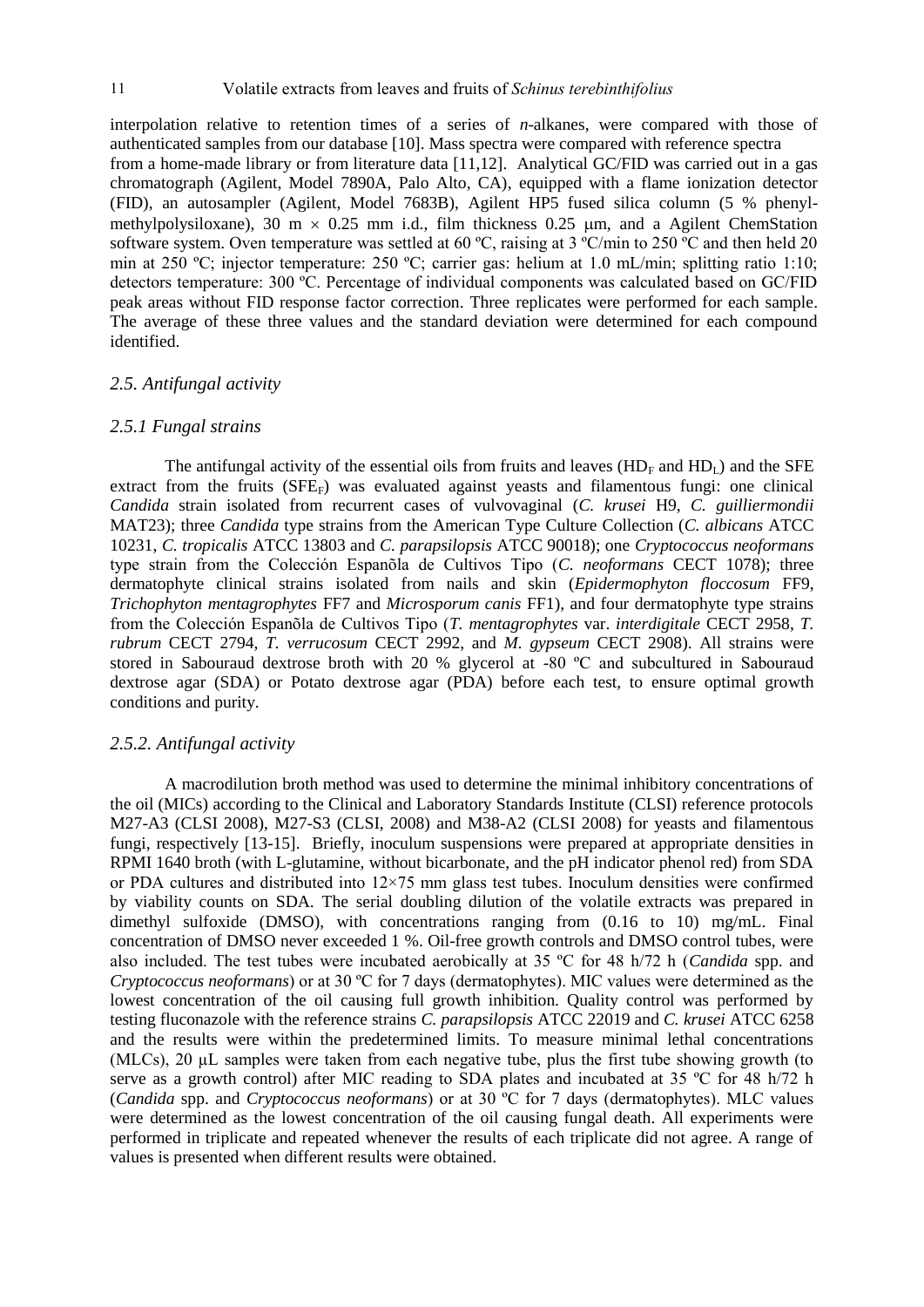#### *2.5.3. Germ tube inhibition assay*

In order to determine the effect of the volatile oil on the yeast-mycelium transition, the suspensions of *C. albicans* strains ATCC 10231, from overnight cultures in SDA were prepared in NYP medium (*N*-acetylglucosamine [Sigma; 10<sup>-3</sup> mol/L], Yeast Nitrogen Base [Difco; 3.35 g/L], proline [Fluka;  $10^{-3}$  mol/L], NaCl [4.5 g/L], and pH 6.7 $\pm$ 0.1 [16]. The suspensions were adjusted to obtain a density of yeast cell suspensions at  $(1.0\pm0.2) \times 10^6$  CFU/mL and distributed into glass test tubes in a volume of 990 LL. Each dilution of essential oil was added into the cell suspension tubes, in 10  $\mu$  volumes, to obtain appropriate sub-inhibitory concentration. After incubation at 37 °C without agitation for 3 h, the treated and untreated yeast cells were counted for germ tube formation under light microscope and the percentage of germinating cells was calculated. A formation of germ tube was considered positive when the germinating tube was at least as long as the diameter of the blastospore. The results are presented as averages  $\pm$  standard deviations (SD) of three separate experiments.

#### **3. Results and Discussion**

The amounts of the volatile oil obtained by HD and SFE from fruits of *S. terebinthifolius* were 2.6 and 2.1 % (w/w, dry matter), respectively. The leaf oil was yielded at 0.4 and 0.3 %, for HD and SFE respectively. The oils were analyzed by GC-FID and GC-MS and the qualitative and quantitative compositions are presented in Table 1. Both the volatile oils obtained by HD and SFE from ripe fruits, were characterized by high content of  $\alpha$ -phellandrene (39.6 *vs* 36.2 %),  $\beta$ -phellandrene (22.9 *vs* 21.3 %),  $\alpha$ -pinene (18.4 *vs* 13.2 %) and germacrene D (10.0 *vs* 19.6 %) respectively. The volatile oils composition obtained from leaves has shown significant quantitative variations according to the extraction methods (HD to SFE):  $\alpha$ -pinene decreased from 6.1 % to traces,  $\alpha$ -phellandrene from 22.7 % to 0.8 % and  $\beta$ -phellandrene from 14.6 % to 1.2 %. However germacrene D increased from 23.6 % to 39.8 %. The other sesquiterpene components did not show large variations but they increased also in the CO<sub>2</sub> supercritical extract. By deduction the essential oil obtained by hydrodistillation from leaves of *S. teribinthifolius* was dominated by hydrocarbons monoterpenes (51.0 %). The  $CO<sub>2</sub>$ supercritical extract was dominated by sesquiterpenes hydrocarbons (80.3 %). The main difference between SFE and HD oils was the content of sesquiterpenes which are higher in the SFE products (extracted from leaves and fruits): 92.2 % *vs* 46.9 % and 24.5 % *vs* 12.1 %. The differences observed may be due to the fact that the hydrodistillation induces migration of volatile compounds from the inside of the secretory structures up to the leaf surface, followed by their subsequent evaporation. Therefore, low molecular weight compounds are easily taken from the vegetable matrix, while supercritical  $CO<sub>2</sub>$  emulates an organic solvent, improving the extraction of high molecular weight compounds.

By referring to the literature, our results reinforce previous data reported by Bendaoud et al., on volatile oil extracted from fruits collected in Tunisia (Sfax, Southern East) [7]. They identified  $\alpha$  $phellandrene$ ,  $\gamma$ -cadinene,  $\beta$ -phellandrene as major constituents and found an high content of monoterpene hydrocarbons (62.8 %), a medium content of oxygenated monoterpenes (6.3 %) a markedly higher quantity of sesquiterpene hydrocarbons (26.8 %).

Concerning the leaf oil composition none has been conducted in Tunisia, so our data are the first. This profile is not similar to others previously described for this plant isolated from other regions of the Africa and of the world [8].

Leaf and fruit essential oils for Brazilian *S. terebinthifolius* were characterized by a high percentage of sesquiterpene and monoterpene hydrocarbons. Limonene (14.2 and 17.0 %) and germacrene D (11.4 and 10.9 %) were the main components of the oils obtained from the leaves and berries of *S. terebinthifolius*, respectively [17]. Silva et al., reported that the main components of the essential oil of fresh leaves submitted to water distillation were *p*-cymen-7-ol (22.5 %); 9-*epi*-(*E*) caryophyllene (10.1 %), carvone (7.5 %) and verbenone (7.4 %) [18]. It is well known that these sorts of variations are due to the part of the plant used as well as geographical origin, harvesting time, growing conditions and of extraction methods [19].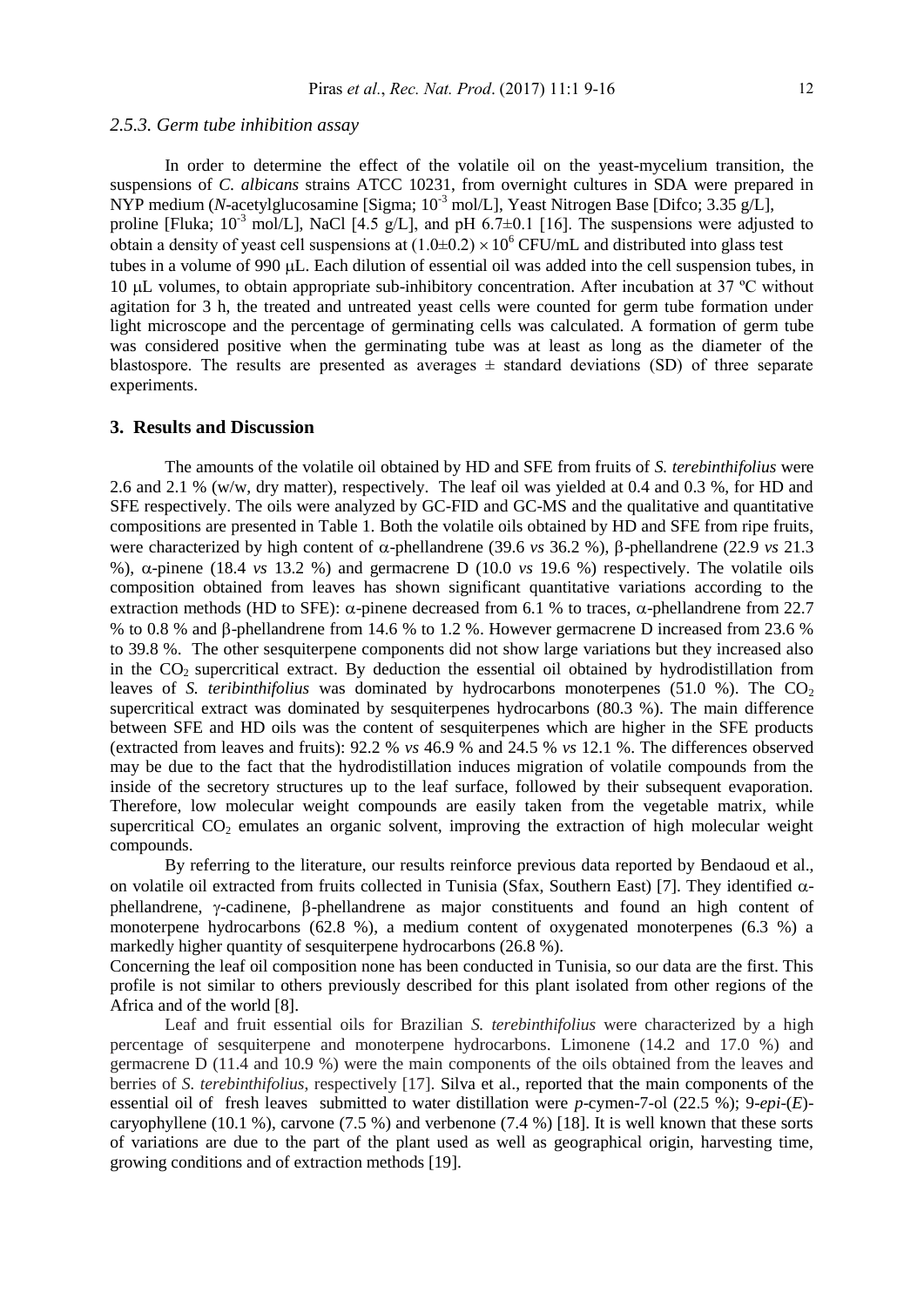| Compound                                 | RI       | <b>RI</b>         | HD <sub>L</sub>          | $SFE_L$                  | $HD_F$                       | $SFE_F$                  |
|------------------------------------------|----------|-------------------|--------------------------|--------------------------|------------------------------|--------------------------|
|                                          | $(HP-5)$ | <b>LITERATURE</b> |                          |                          |                              |                          |
| $\alpha$ -thujene                        | 929      | 930               | 0.5                      | $\overline{a}$           |                              | $\overline{a}$           |
| $\alpha$ -pinene                         | 937      | 939               | 6.1                      | $\mathbf t$              | 18.4                         | 13.2                     |
| sabinene                                 | 976      | 975               | $\blacksquare$           |                          | 0.1                          | 0.1                      |
| $\beta$ -pinene                          | 979      | 979               | 0.3                      | $\overline{\phantom{a}}$ | 0.4                          | 0.3                      |
| myrcene                                  | 992      | 991               | 0.6                      | $\mathbf t$              | 1.0                          | 0.9                      |
| $\alpha$ -phellandrene                   | 1006     | 1003              | 22.7                     | 0.8                      | 39.6                         | 36.2                     |
| $\alpha$ -terpinene                      | 1018     | 1017              | 1.2                      | $\mathbf t$              | 0.2                          | $\mathbf t$              |
| $o$ -cymene                              | 1027     | 1026              | 4.2                      | 1.0                      | 4.1                          | 2.9                      |
| $\beta$ -phellandrene                    | 1032     | 1030              | 14.6                     | 1.2                      | 22.9                         | 21.3                     |
| $\gamma$ -terpinene                      | 1061     | 1060              | 0.8                      | $\mathbf t$              | $\blacksquare$               | $\overline{\phantom{a}}$ |
| terpinolene                              | 1089     | 1089              | $\overline{\phantom{0}}$ | $\overline{a}$           | 0.2                          | 0.2                      |
| δ-elemene                                | 1338     | 1338              | 0.6                      | $\mathbf t$              | 0.2                          | $\mathbf t$              |
| $\alpha$ -copaene                        | 1376     | 1377              | 0.4                      | 0.8                      | t                            | 0.2                      |
| $\beta$ -elemene                         | 1391     | 1391              | 2.4                      | 1.9                      |                              | $\overline{\phantom{a}}$ |
| $(E)$ -caryophyllene                     | 1418     | 1419              | 0.9                      | 1.7                      | $\mathbf t$                  | 0.2                      |
| $\beta$ -copaene                         | 1428     | 1432              | $\mathbf t$              | 0.9                      | $\qquad \qquad \blacksquare$ | $\overline{\phantom{a}}$ |
| $\alpha$ -himachalene                    | 1448     | 1451              | $\Box$                   | $\blacksquare$           | t                            | 0.1                      |
| $\gamma$ -muurolene                      | 1477     | 1480              | 0.8                      | 2.4                      |                              |                          |
| germacrene D                             | 1481     | 1485              | 23.6                     | 39.8                     | 10.0                         | 19.6                     |
| $\beta$ -selinene                        | 1485     | 1490              | 0.8                      | 3.1                      |                              | $\frac{1}{2}$            |
| δ-selinene                               | 1490     | 1493              | 0.6                      | 1.1                      | $\overline{a}$               | $\overline{\phantom{a}}$ |
| bicyclogermacrene                        | 1495     | 1500              | 4.8                      | 7.5                      | t                            | 0.2                      |
| $\alpha$ -muurolene                      | 1499     | 1500              | 0.5                      | 1.7                      | ÷                            | $\overline{\phantom{a}}$ |
| $trans$ - $\beta$ -guaiene               | 1502     | 1503              | $\blacksquare$           | $\blacksquare$           | t                            | 0.2                      |
| germacrene A                             | 1503     | 1509              | 4.4                      | 6.7                      |                              | $\overline{\phantom{a}}$ |
| $\gamma$ -cadinene                       | 1513     | 1514              | t                        | 1.3                      | $\overline{\phantom{a}}$     | $\overline{\phantom{a}}$ |
| n.i.                                     | 1520     | ÷,                | 0.9                      | 1.4                      | 0.4                          | 0.1                      |
| δ-cadinene                               | 1523     | 1523              | 2.2                      | 4.8                      | 0.4                          | 0.2                      |
| germacrene B                             | 1555     | 1561              | 2.0                      | 3.6                      | 0.7                          | 1.3                      |
| spathulenol                              | 1575     | 1578              | 0.7                      | 3.0                      |                              | $\frac{1}{2}$            |
| viridiflorol                             | 1589     | 1593              | $\mathop{\mathrm{tr}}$   | 0.4                      |                              | $\overline{\phantom{0}}$ |
| cis-isolongifolanone                     | 1609     | 1613              |                          |                          | 0.2                          | 0.3                      |
| n.i.                                     | 1610     |                   | 0.2                      | 0.9                      |                              |                          |
| trans-isolongifolanone                   | 1627     | 1627              | $1.0\,$                  | 2.5                      | 0.5                          | 1.0                      |
| $epi$ - $\alpha$ -muurolol               | 1641     | 1642              | 0.9                      | 2.9                      |                              |                          |
| $\alpha$ -muurolol                       | 1645     | 1646              | t                        | 1.0                      |                              | $\overline{\phantom{0}}$ |
| $\beta$ -eudesmol                        | 1648     | 1651              |                          |                          | t                            | 0.2                      |
| n.i.                                     | 1651     |                   |                          |                          | 0.7                          | 0.3                      |
| $\alpha$ -cadinol                        | 1653     | 1654              | 1.3                      | 7.2                      |                              |                          |
| eudesma-4 $(15)$ , 7-dien-1- $\beta$ -ol | 1683     | 1688              | $\mathbf t$              | 0.8                      |                              |                          |
| <b>Total identified</b>                  |          |                   | 97.9                     | 95.2                     | 98.9                         | 99.6                     |
| <b>Hydrocarbon monoterpenes</b>          |          |                   | 51.0                     | 3.0                      | 86.8                         | 75.1                     |
| <b>Hydrocarbon sesquiterpenes</b>        |          |                   | 44.7                     | 80.3                     | 11.3                         | 23.0                     |
| <b>Oxygenated sesquiterpenes</b>         |          |                   | 2.2                      | 11.9                     | $0.8\,$                      | 1.5                      |

**Table 1.** Identified Compounds in leaves and fruits of *Schinus terebinthifolius* volatile oil extracted by Hydrodistillation (HD) and by Supercritical  $CO_2$  at 90 bar 40 °C (SFE).

Compounds listed in order to their elution on the HP-5 column. Mean and standard deviation of 3 samples. Standard deviation were recorded, values were insignificant and omitted from the Table to avoid congestion; t: trace, i.e., percentage lower than 0.1 %; n.i.: not identified compound.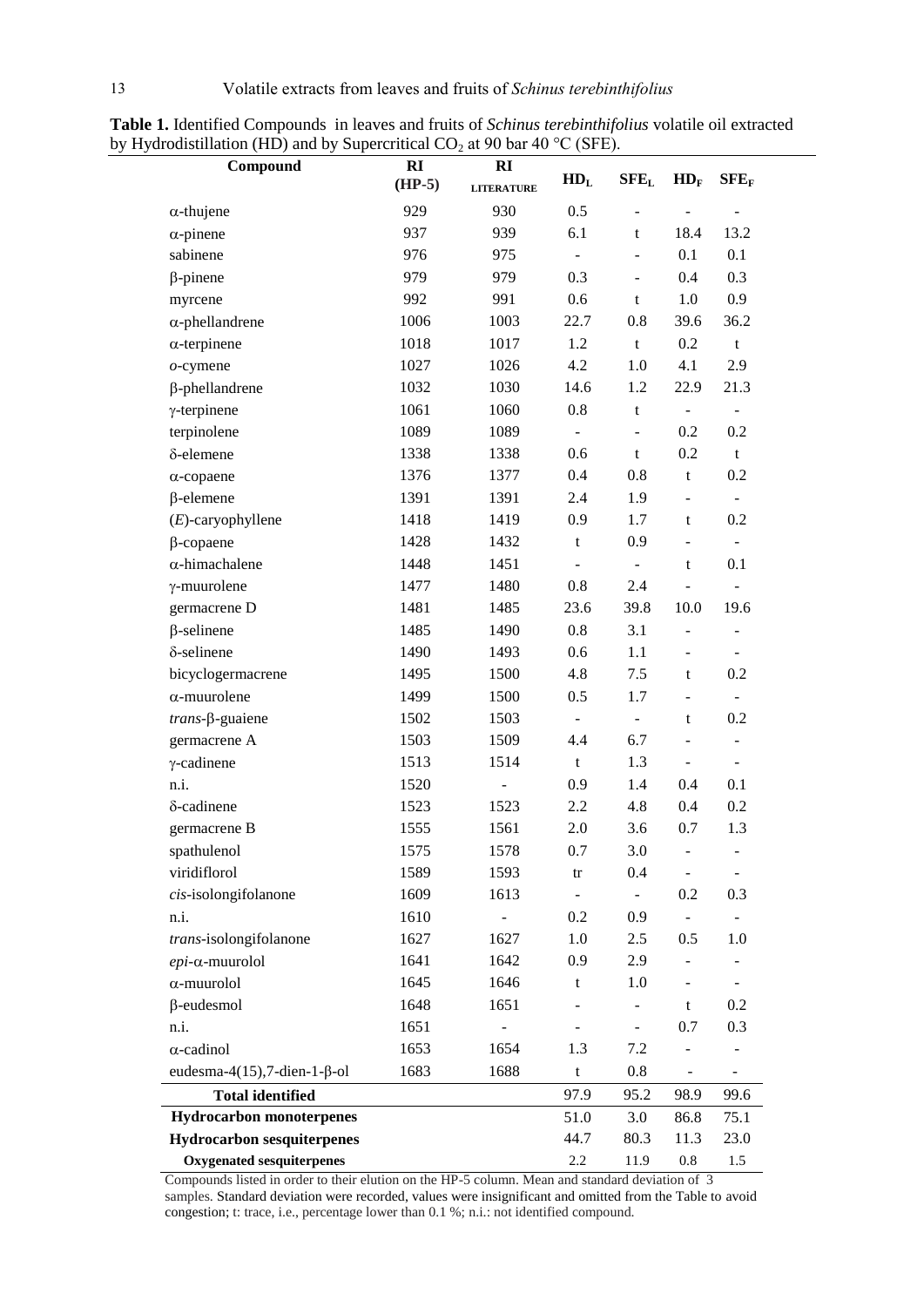The highest antifungal activity of investigated samples was observed against *Cryptococcus neoformans*, being the volatile oil from the fruits the more active, with MIC values of (0.32-0.64) mg/mL (Table 2).

| <b>Strains</b>                                 | л.<br>$SFE_F$    |                  | $HD_F$        |               | HD <sub>L</sub> |            | <b>Fluconazole</b> |                  |
|------------------------------------------------|------------------|------------------|---------------|---------------|-----------------|------------|--------------------|------------------|
|                                                | MIC <sup>a</sup> | MLC <sup>a</sup> | <b>MIC</b>    | <b>MLC</b>    | <b>MIC</b>      | <b>MLC</b> | <b>MIC</b>         | MLC <sup>b</sup> |
| Candida albicans ATCC 10231                    | 1.25             | $1.25 - 2.5$     | 2.5           | 2.5           | 2.5             | 2.5        |                    | >128             |
| Candida tropicalis ATCC 13803                  | 2.5              | 2.5              | 5             | 5             | 5.0             | 5.0        | 4                  | >128             |
| Candida krusei H9                              | 1.25             | $1.25 - 2.5$     | 5             | $5-10$        | >5.0            | >5.0       | 64                 | 64-128           |
| Candida guillermondii MAT23                    | 1.25             | 2.5              | 2.5           | 5             | 2.5             | >5.0       | 8                  | 8                |
| Candida parapsilosis ATCC 90018                | 5.0              | 5.0              | 5             | 5             | >5.0            | >5.0       | $\leq$ 1           | $\leq$ 1         |
| Cryptococcus neoformans CECT 1078              | $0.64 - 1.25$    | $1.25 - 2.5$     | $0.32 - 0.64$ | $0.64 - 1.25$ | 1.25            | 5.0        | 16                 | 128              |
| Trichophyton mentagrophytes FF7                | $2.5 - 1.25$     | $2.5 - 1.25$     | 1.25          | $2.5 - 1.25$  | 1.25            | 1.25       | 16-32              | $32 - 64$        |
| Microsporum canis FF1                          | 1.25             | 2.5              | $1.25 - 2.5$  | 2.5           | 1.25            | 1.25       | 128                | 128              |
| T. rubrum CECT 2794                            | 1.25             | 1.25             | $0.64 - 1.25$ | 1.25          | 0.64            | 0.64       | 16                 | 64               |
| M. gypseum CECT 2905                           | 2.5              | 5                | 2.5           | 2.5           | 1.25            | 2.5        | 128                | >128             |
| Epidermophyton floccosum FF9                   | 1.25             | $1.25 - 2.5$     | 1.25          | 1.25          | 0.64            | 1.25       | 16                 | 16               |
| T. mentagrophytes var. interdigitale CECT 2958 | 2.5              | 2.5              | $1.25 - 2.5$  | 2.5           | 1.25            | 2.5        | 128                | $\geq$ 128       |
| T. verrucosum CECT 2992                        | 2.5              | 2.5              | 2.5           | 2.5           | 1.25            | 2.5        | >128               | >128             |

| Table 2. Antifungal activity (MIC and MLC) of <i>Schinus terebinthifolius</i> leaf and fruit oil obtained by |  |
|--------------------------------------------------------------------------------------------------------------|--|
| HD and SFE for <i>yeasts</i> and dermatophyte strains.                                                       |  |

 $^{\text{a}}$  MIC and MLC were determined by a macrodilution method and expressed in mg/mL (W/V).

<sup>b</sup> MIC and MLC were determined by a macrodilution method and expressed in  $\mu$ g/mL (W/V).

For dermatophytes the oil from leaves was more active with MIC values of (0.64-1.25) mg/mL, showing fungicidal activity for *Tricophytum mentagrophytes*, *Microsporon canis* and *T. rubrum.*

Crytococcosis is an invasive fungal infection, caused by *C. neoformans* or *C. gattii*. The clinical situation of crytococcosis varies from asymptomatic infections to severe pneumonia and respiratory failure. In immunocompromised patients, the disease may extend to the brain and trigger neurological troubles such as meningoencephalitis, a disease responsible for more than 600,000 death/year worldwide [20,21]. Dermatophytes are frequently resistant to the standard treatment, and the rate of relapse is unacceptably high, especially in case of onychomycosis [22]. For this reason, it is important to find alternative or complementary treatments for superficial mycosis by dermathophytes. In this study dermatophytes showed the highest susceptibility to essential oil from the fruits  $(HD_F)$ .

The oils were less effective against *Candida* spp. Nevertheless, the sample more active against *Candida albicans* (SFE<sub>F</sub>) was also found to inhibit more than 70 % of filamentation at concentration of MIC/8 (0.16 mg/mL) (Table 3).

**Table 3**. Influence of sub-inhibitory concentrations of *Schinus terebinthifolius* extract SFE<sub>F</sub> on germ tube formation of *Candida albicans* ATCC 10231.

| $\mathcal L$ ontrol $^{\text{(a)}}$ | MIC/16     | MIC/8    | MIC/4     | MIC/   | MIC                          |
|-------------------------------------|------------|----------|-----------|--------|------------------------------|
| $84\pm3$                            | $37 \pm 3$ | $14\pm3$ | $J \pm I$ | $4\pm$ | $\theta \scriptstyle{\pm 0}$ |
| <sup>a</sup> Untrooted complete     |            |          |           |        |                              |

<sup>a</sup> Untreated samples

<sup>b</sup> Absolute concentration in mg/mL .

The yeast-mycelium transition in *C. albicans* is described as a significant virulence factor in this species [23]. These findings add significant information to the antifungal activity of *Schinus terebinthifolius*.

In conclusions, the plant has a very long history of use, this is the first time Tunisian *Schinus terebinthifolius* volatile oil has been studied for the chemical composition and biological activity. The oils, evaluated against yeasts and dermatophyte strains, are more active against *Cryptococcus neoformans*, particularly the volatile oil from the fruits, with MIC values of (0.32-0.64) mg/mL.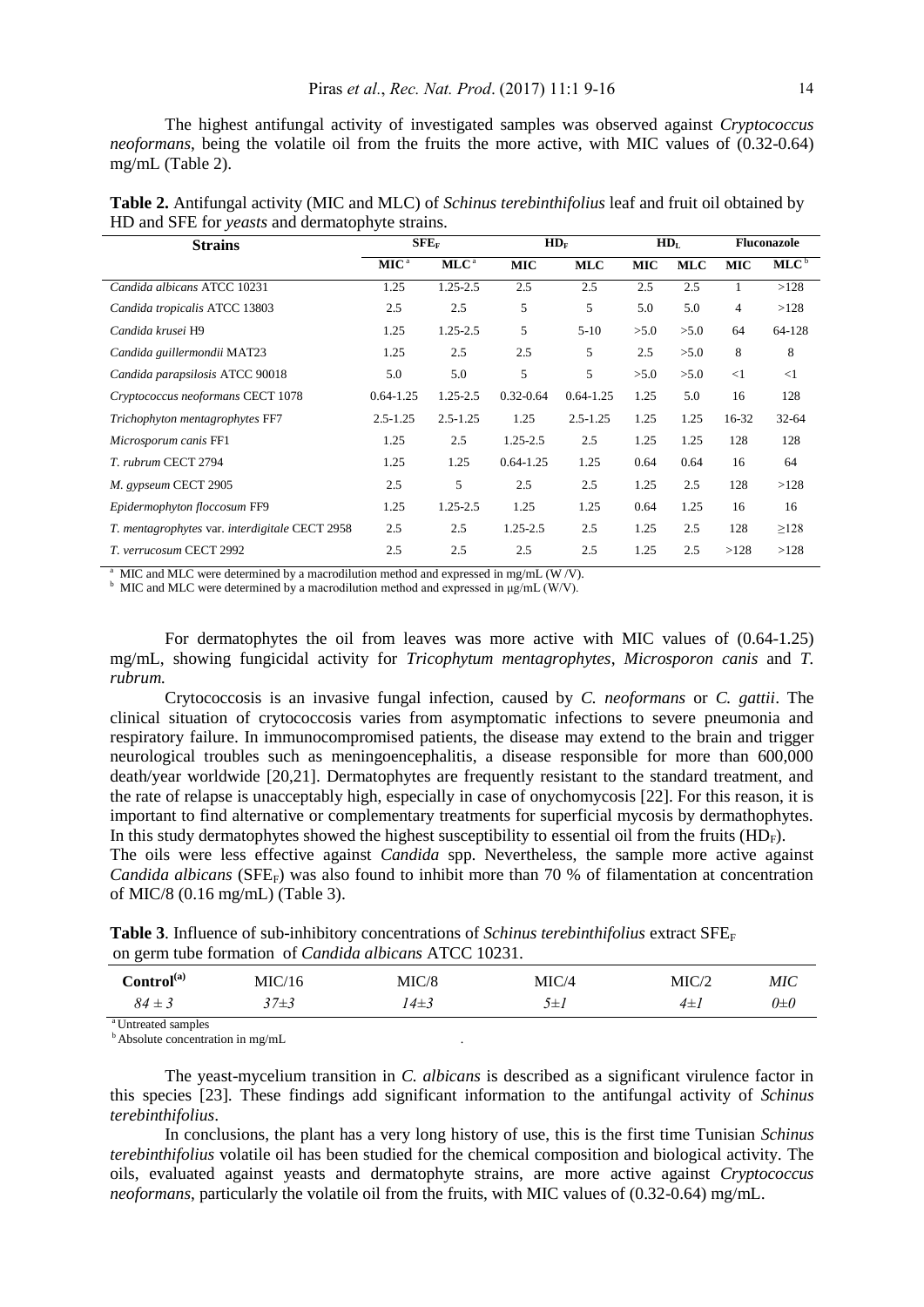This study indicated that *Schinus terebinthifolius* oils may possess antifungal activity and can be exploited as an ideal treatment for for topical formulations in the management of superficial mycoses.

## **References**

- [1] L.C.A Barbosa, A. J. Demuner, A. D. Clemente, V. F. D. Paula and F. Ismail (2007). Seasonal variation in the composition of volatile oils from *Schinus terebinthifolius* Raddi, *Quím. Nova*. **30**(8), 1959-1965.
- [2] G. Schmourlo, R. R. Mendonça-Filho, C. S. Alviano and S. S. Costa (2005). Screening of antifungal agents using ethanol precipitation and bioautography of medicinal and food plants, *J. Ethnopharmacol*. **96**, 563- 568.
- [3] M. R. F. De Lima, J. De Souza Luna, A. F. Dos Santos, M. C. C. De Andrade, A. E. G. Sant'Ana, J. P. Genet, B. Marquez, L. Neuville and N. Moreau (2006). Anti-bacterial activity of some Brazilian medicinal plants, *J. Ethnopharmacol*. **105**, 137-147.
- [4] F. G. Braga, M. L. M. Bouzada, R. L. Fabri, M. De O Matos, F. O. Moreira, E. Scio and E. S. Coimbra (2007). Antileishmanial and antifungal activity of plants used in traditional medicine in Brazil. *J. Ethnopharmacol*. **111**, 396-402.
- [5] P. L. H. D. Lucena, J. M. Ribas Filho, M. Mazza, N. G. Czeczko, U. A. Dietz, M. A. Correa Neto, G. S. Henriques, O. J. Dos Santos, Á. P. Ceschin and E. S. Thiele (2006). Evaluation of the aroreira (*Schinus terebinthifolius* Raddi) in the healing process of surgical incision in the bladder of rats, *Acta Cir. Bras*. **21**, 46-51.
- [6] P. Sartorelli, J. S. Santana, R. C. Guadagnin, J. H. G. Lago, É. G. Pinto, A. G. Tempone, H. E. Stefani, M. G. Soares and A. M. D. Silva (2012). In vitro trypanocidal evaluation of pinane derivatives from essential oils of ripe fruits from *Schinus terebinthifolius* Raddi (Anacardiaceae), *Quím. Nova*. **35**, 743-747.
- [7] H. Bendaoud, M. Romdhane, J. P. Souchard, S. Cazaux and J. Bouajila (2010). Chemical composition and anticancer and antioxidant activities of *Schinus molle* L. and *Schinus terebinthifolius* Raddi berries essential oils, *J. Food Sci*. **75**, C466-C472.
- [8] M. Gundidza, N. Gweru, M. L. Magwa, V. Mmbengwa and A. Samie (2009). The chemical composition and biological activities of essential oil from the fresh leaves of *Schinus terebinthifolius* from Zimbabwe, *Afr. J. Biotechnol*. **8**, 7164-7169.
- [9] Council of Europe (1997). European Pharmacopoeia, third ed., Council of Europe Press, Strasbourg, p. 121- 122.
- [10] E. Kovats (1965). Gas chromatographyc characterization of organic substances in the retention index system, Adv. Chromatogr. **1**, 229-247.
- [11] NIST/EPA/NIH (2005). Mass spectral library; National Institute of Standard and Technology, Gaithersburg.
- [12] R.P. Adams (2007). Identification of essential oil components by gas chromatography/mass spectroscopy. Carol Stream, Illinois, USA: Allured Publishing Corporation.
- [13] Clinical and Laboratory Standards Institute (2008). Reference method for broth dilution antifungal susceptibility testing of yeasts; Approved standard-Third edition M27-A3. 28, 14.
- [14] Clinical and Laboratory Standards Institute (2008). Reference method for broth dilution antifungal susceptibility testing of yeasts; Third informational supplement M27-S3. 28, 15.
- [15] Clinical and Laboratory Standards Institute (2008). Reference method for broth dilution antifungal susceptibility testing of conidium-forming filamentous fungi; Approved standard-Second edition M38-A2. 28, 16.
- [16] P. Marichal, J. Gorrens, J. Vancutsem and H. Vandenbossche (1986). Culture media for the study of the effects of azole derivatives on germ tube formation and hyphal growth of *Candida albicans*, *Mykosen* **29**, 76-81.
- [17] A. C. A. Dos Santos, M. Rossato, F. Agostini, L. A. Serafini, P. L. Dos Santos, R. Molon, E. Dellacassa and P. Moyna (2009). Chemical composition of the essential oils from leaves and fruits of *Schinus molle* L. and *Schinus terebinthifolius* Raddi from Southern Brazil, *J. Essent. Oil Bear. Pl*. **12**, 16-25.
- [18] A. B. Silva, T. Silva, E. S. Franco, S. A. Rabelo, E. R. Lima, R. A. Mota, C. A. G. da Câmara, N. T. Pontes-Filho and J. V. Lima-Filho (2010). Antibacterial activity, chemical composition, and cytotoxicity of leaf's essential oil from Brazilian pepper tree (*Schinus terebinthifolius*, Raddi), *Braz. J. of Microbiol*. **41**, 158-163.
- [19] M. H. Alma, S. Nitz, H. Kollmannsberger, M. Digrak, F. T. Efe and N. Yilmaz (2004). Chemical composition and antimicrobial activity of the essential oils from the gum of Turkish pistachio (*Pistacia vera* L.), *J. Agr. Food Chem.* **52**, 3911-3914.
- [20] A. Desalermos, T. K. Kourkoumpetis and E. Mylonakis (2012). Update on the epidemiology and management of *Cryptococcal meningitis*, *Expert Opin. Pharmaco*. **13**, 783-789.